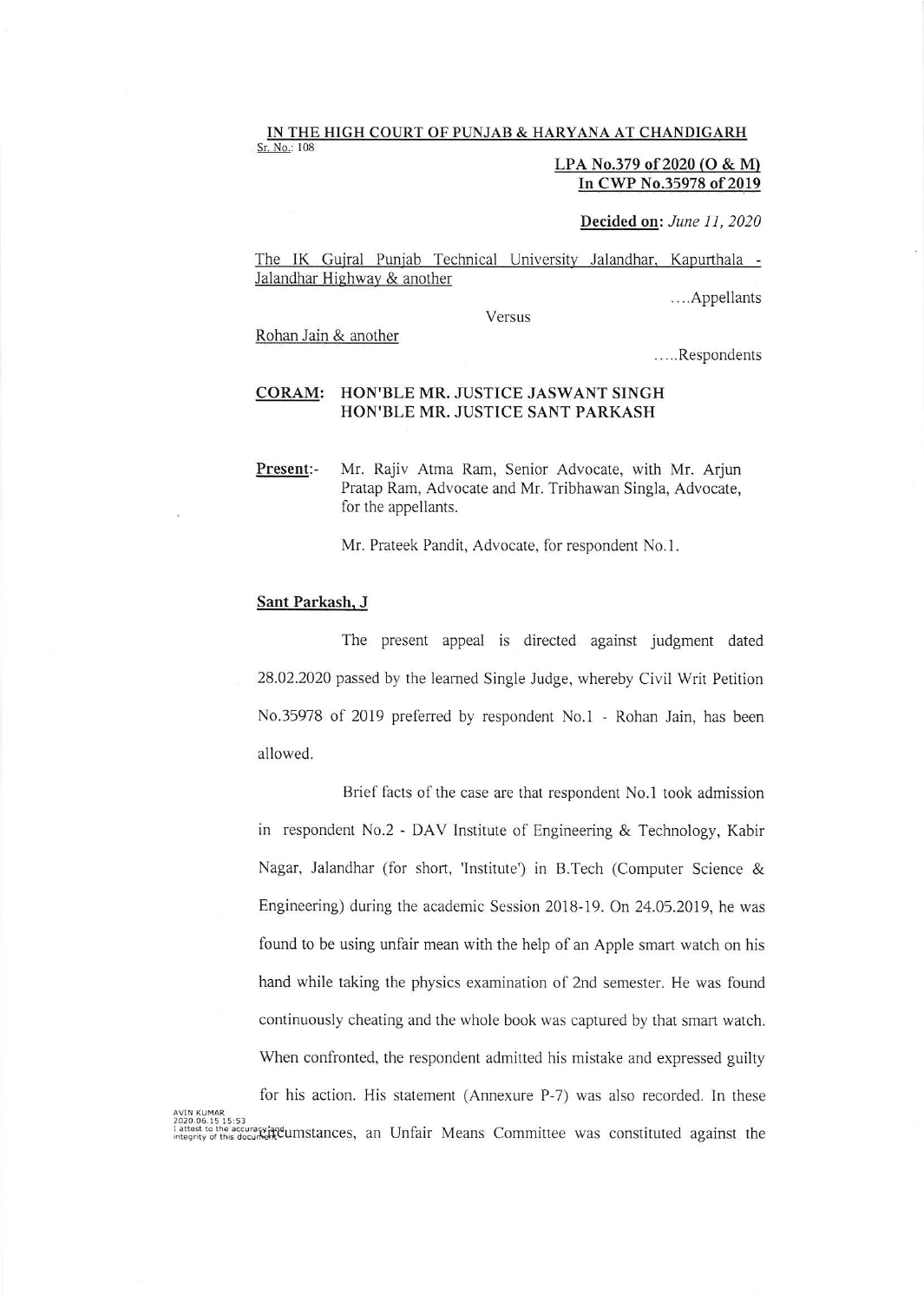respondent and he was charge-sheeted vide Annexure P-6. Thereafter, the respondent appeared for hearing before the Unfair Means Committee on 12.06.2019 and again admitted his guilt. Resultantly, punishment of disqualification for two semesters in terms of Regulation 11.1 of the Ordinance was imposed by the Committee vide communication dated 08.07.2019 (Annexure P-9).

The respondent preferred an appeal against aforesaid communication dated 08.07.2019, which was dismissed by the Registrar of the University vide order dated 25.09.2019 (Annexure P-11). This order was challenged by the respondent by way of filing CWP No.31824 of 2019, titled as 'Rohan Jain vs. I.K. Gujral Punjab Technical University & others', which was allowed by this Court vide judgment dated 21.11.2019 (Annexure P-13), thereby setting aside order dated 25.09.2019 and the matrer was remanded to respondent Nos.1 and 2/University to place the appeal filed by the petitioner before the competent authority for fresh decision in accordance with law before the date of commencement of examinations on 29.11.2019. The Vice Chancellor of the University, thereafter, dismissed the appeal of respondent - Rohan Jain vide order dated 26.11-2019 (Annexure P-16). In the interregnum, the Institute, vide office circular dated 17.09.2019 (Annexure P-10), had struck off the name of the respondent from its rolls. In this backdrop of facts, the respondent preferred the present CWP No.35978 of 2019 titled 'Rohan Jain vs. I.K. Gujral Puniab Technical University & others' challenging orders dated 08.07.2019 (Annexure P-9), 17.09.2019 (Annexure P-10) and 26.11.2019 (Annexure P-16).

After hearing counsel for the parties, learned Single Judge, vide judgment dated 28.02.2020 allowed the writ petition and quashed the WIN NUMAR, 19:53 aforesaid impugned orders.<br>Lattest to the accuracy and<br>Integrity of this document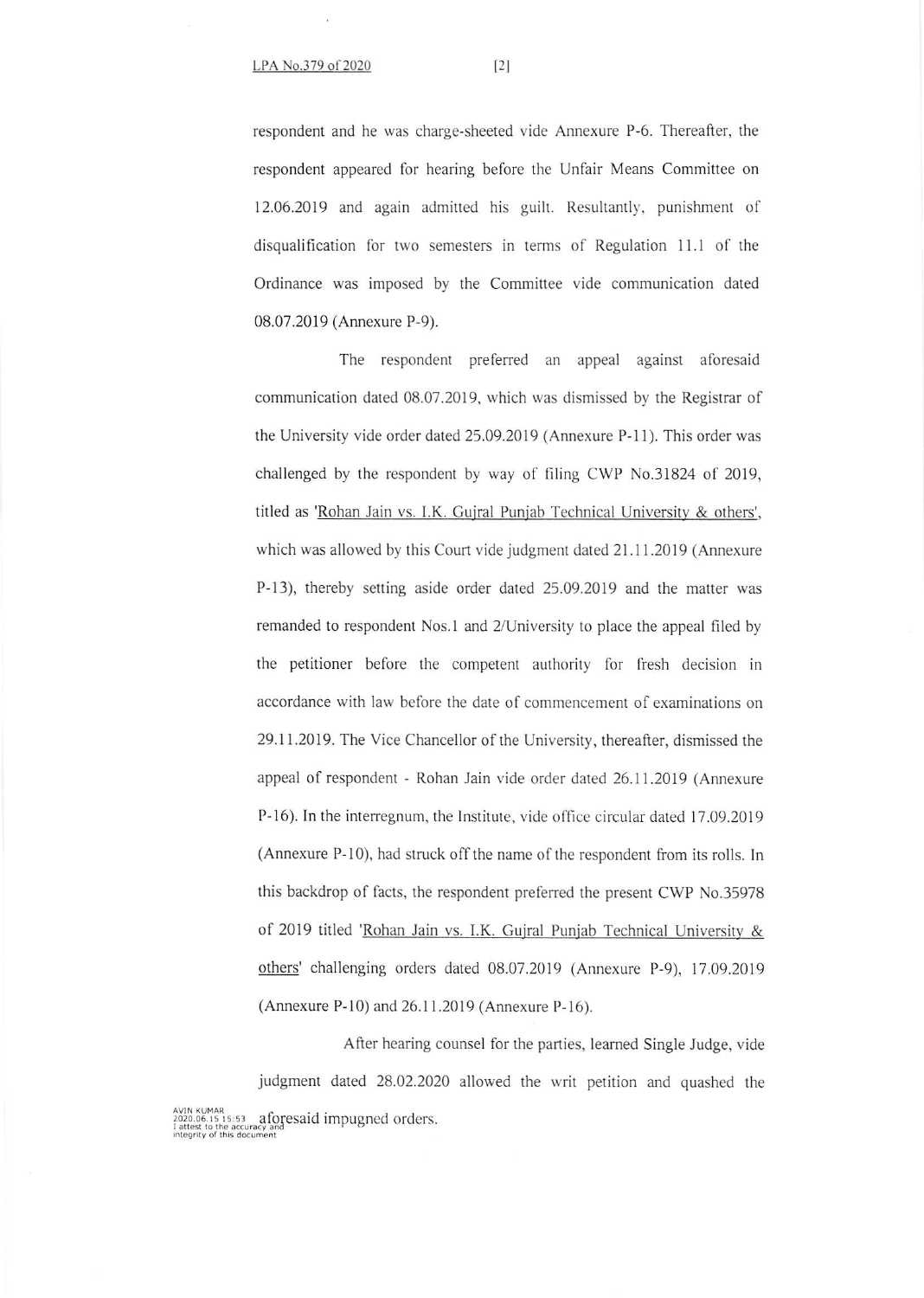Now. the appellant - University has assailed the aforesaid judgment of the learned Single Judge.

We have heard leamed counsel for the parties and perused the record.

It is the contention of learned counsel for the appellants that mere possession of the smart watch even without being connected with any mobile phone or any mode of electronic communication would amount to using unfair means. Even carriage of mobile phone or any mode of electronic communication would constitute an act of indiscipline and the punishment awarded by the appellant - University was in consonance with the provisions as contemplated under Regulation  $10(z)$  read with Regulation 11.1 of the Ordinance.

ln order to appreciate the aforesaid contentions, Regulations  $10(z)$  and 11.1 of the Ordinance are reproduced hereunder:-

> $"10(z)$ . (i) Carriage of mobile or other means of electronics communication inside the examination hall (even in off condition).

> (ii) Communicating or trying to communicate, by any means whatsoever, through electronic media or otherwise with any other person in a manner that is indicative of help being sought/given in an examination."

> > xx xx xx

 $11.1$ :

| $(c)$ , $(k)$ and $(r)$                                                                                                         | I. For offences under clauses   Disqualification for a period  <br>that may extend to two<br>semesters but be not less than<br>one semester |
|---------------------------------------------------------------------------------------------------------------------------------|---------------------------------------------------------------------------------------------------------------------------------------------|
| II. For offences under clauses<br>(a), (d), (e), (g), (h), (i), (j), (l) not less than two semesters<br>$(v)$ , $(x)$ and $(z)$ | Disqualification for a period of                                                                                                            |

I attest to the accuracy and<br>Integrity of this document